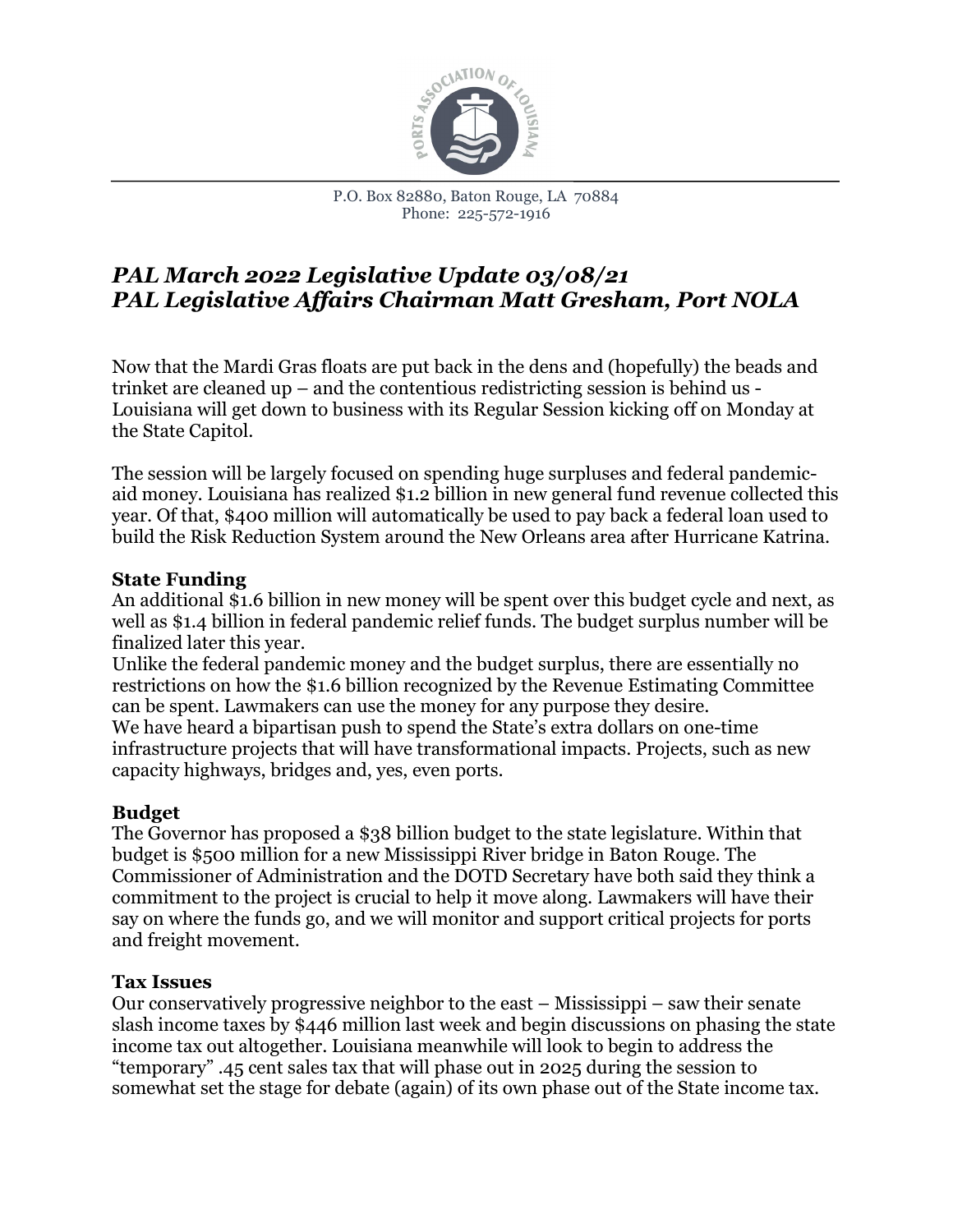Also, Speaker Clay Schexnayder will once again bring forth a Constitutional Amendment to create a centralized sales tax collection system while Revenue and Fiscal Affairs Chairman Bret Allain will look to reform the inventory tax yet again.

### **Ukraine Impact on Louisiana Ports**

So far, the war in the Ukraine has had little impact on Louisiana ports, as Russian's trade economy is very similar to Louisiana's. The Russian market mirrors Louisiana as an Ag-based economy, heavy on export grain and chemical commodities. Also, since Russia took control of Crimea in 2014, Louisiana oil and gas equipment exports to Russia dwindled. Aside from higher energy prices (which translates to record marine fuel costs), there has not been a real impact – as of yet.

#### **On the Hill…**

Congress' short-term Continuing Resolution to avert a government shutdown expires March 11 – so lawmakers are scrambling to reach a budget deal and send more funds to aid Ukraine, which is now dominating national news cycles, as it should. If a budget deal is reached, the Corps of Engineers will have 60 days to develop its FY22 Work Plan allocating specific funding for its Investigations, Construction, Operations & Maintenance accounts.

#### **PIDP Announced**

On February 23, the U.S. Department of Transportation's Maritime Administration announced nearly \$450 million in newly available grant funding for port-related projects through the Port Infrastructure Development Program—by far the largest investment in the program's history. These grants can help ports expand capacity and improve the movement of goods through our supply chains. **The deadline for applications is May 16.**

# **Corps Holds Partner Meetings**

The USACE Civil Works leadership team conducted two virtual external partner meetings in February to provide an update on various USACE initiatives and to respond to questions. The first webinar on February 22 was on the Infrastructure Investment and Jobs Act (IIJA) and the 2022 Disaster Relief Supplemental Appropriations Act. The USACE team addressed many good questions from external partners mainly focused on the timing of future spend plans, workload challenges, non-federal sponsor funding opportunities, innovative contracting/acquisition tools and the Corps Water Infrastructure Financing Program.

Highlights of the discussion:

- The Corps will receive close to \$30 billion in appropriations in FY22 and will need to rely on its partners, both federal and nonfederal, to execute.
- There will be challenges due to shortages of both labor and building supplies.
- Annual work plans for the remaining IIJA funds will be released when the annual budgets are passed and released.
- They are reviewing capacity across regions to execute task orders more efficiently.